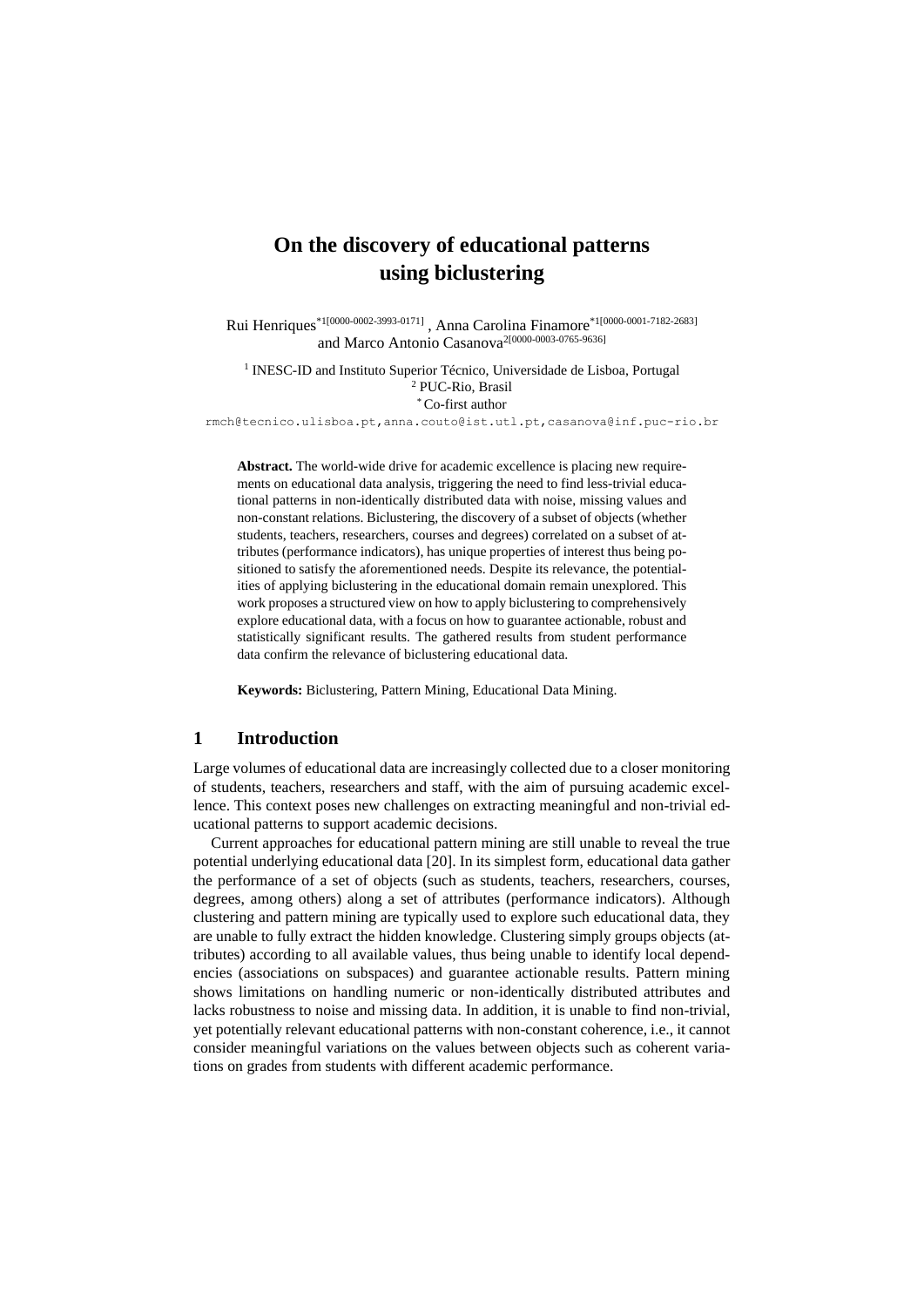To address the aforementioned limitations, this paper proposes the use of biclustering – subsets of objects meaningfully correlated on a subset of attributes – to comprehensively explore educational data. Although biclustering has been largely used in the biomedical field, its full potential in the educational domain remains untapped.

The results presented in this paper confirm the relevance of biclustering to unravel non-trivial yet meaningful, actionable and statistically significant educational patterns. Specifically, we identify patterns of student performance in topics addressed in a course. Such patterns provide a trustworthy context with enough feedback for the teacher to reform the emphasis given to topics addressed in a course. Our proposal can be extended towards curriculum restructuring; personalized support to students, teachers and researchers; among other ends.

The paper is structured as follows. Section 2 provides the background on biclustering and surveys key contributions from related work. Section 3 describes the unique potentialities of biclustering educational data, and places principles on to achieve them. Section 4 presents results that empirically validate our proposal. Finally, Section 5 offers the major concluding remarks.

# **2 Background**

## **2.1 Biclustering**

**Definition 1.** Given a dataset,  $A = (X, Y)$ , defined by a set of objects  $X = \{x_1, ..., x_N\}$ , attributes  $Y = \{y_1, ..., y_M\}$ , and elements  $a_{ij} \in \mathbb{R}$  observed in  $x_i$  and  $y_j$ :

- A *bicluster*  $\mathbf{B} = (\mathbf{I}, \mathbf{J})$  is a  $n \times m$  submatrix of **A**, where  $\mathbf{I} = (\mathbf{i}_1, ..., \mathbf{i}_n) \subset \mathbf{X}$  is a subset of objects and  $J = (j_1, ..., j_m) \subset Y$  is a subset of features;
- The *biclustering task* aims at identifying a set of biclusters  $\mathbf{B} = (\mathbf{B}_1, \dots, \mathbf{B}_s)$  such that each bicluster  $\mathbf{B}_k = (\mathbf{I}_k, \mathbf{J}_k)$  satisfies specific *homogeneity*, *dissimilarity* and *statistical significance* criteria.

**Homogeneity** criteria are commonly guaranteed through the use of a merit function, such as the variance of the values in a bicluster [16]. Merit functions are typically applied to guide the formation of biclusters in greedy and exhaustive searches. In stochastic approaches, a set of parameters that describe the biclustering solution are learned by optimizing a merit (likelihood) function.

The homogeneity criteria determine the structure, coherency and quality of a biclustering solution. The *structure* of a biclustering solution is defined by the number, size, shape and positioning of biclusters. A flexible structure is characterized by an arbitrary number of (possibly overlapping) biclusters. The *coherence* of a bicluster is determined by the observed form of correlation among its elements (coherence assumption) and by the allowed deviations per element against the perfect correlation (coherence strength). The *quality* of a bicluster is defined by the type and amount of accommodated noise. Defs.2-3 formalize these concepts, and Fig.1 shows biclusters with different coherence assumptions.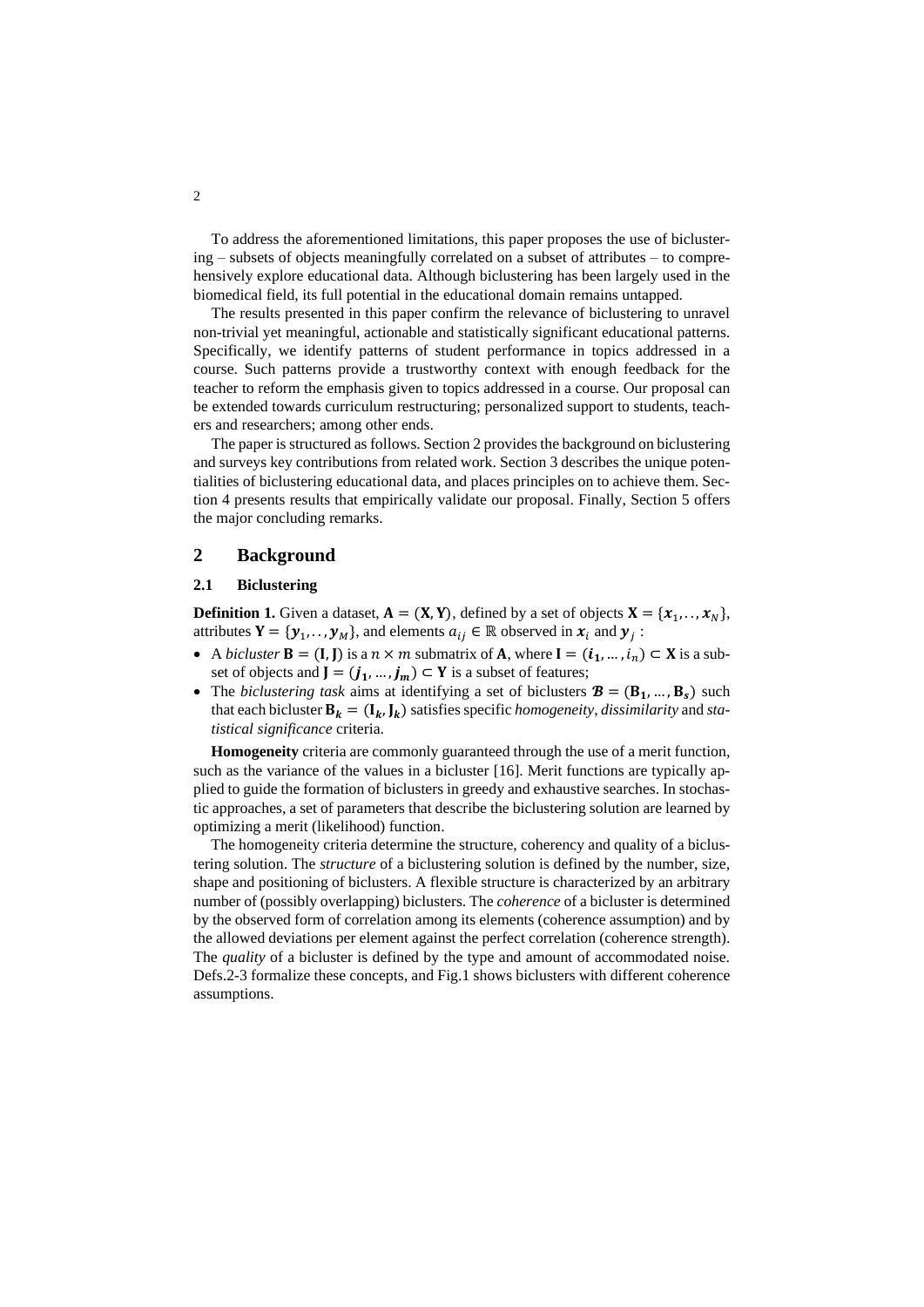

**Fig. 1.** Discrete biclusters with varying coherence.

**Definition 2.** Given a numeric dataset **A**, elements in a bicluster  $a_{ij} \in (I, J)$  have *coherence* across objects iff  $a_{ij} = c_j + \gamma_i + \eta_{ij}$  (or attributes iff  $a_{ij} = c_i + \gamma_j + \eta_{ij}$ ), where  $c_j$  (or  $c_i$ ) is the value of attribute  $y_j$  (or object  $x_i$ ),  $\gamma_i$  (or  $\gamma_j$ ) is the adjustment for object  $x_i$  (or attribute  $y_j$ ), and  $\eta_{ij}$  is the noise factor of  $a_{ij}$ .

Let  $\overline{A}$  be the amplitude of values in **A**, *coherence strength* is a value  $\delta \in [0, \overline{A}]$  such that  $a_{ij} = c_j + \gamma_i + \eta_{ij}$  where  $\eta_{ij} \in [-\delta/2, \delta/2]$ .

Given non-iid finite data where  $y_j \in y_j$ , then  $a_{ij} = c_j + \eta_{ij}$  where  $a_{ij} \in y_j$  and  $δ<sub>j</sub> ∈ [0, ∅<sub>j</sub>]$  for continuous attributes and  $δ<sub>j</sub> < |y<sub>j</sub>|$  for integer attributes.

The  $\gamma_i$  factors define the *coherence assumption*. A bicluster satisfies a *constant* when  $\gamma_i = 0$  (or  $\gamma_i = 0$ ), *additive* assumption when  $\gamma_i \neq 0$  (or  $\gamma_i \neq 0$ ), and *multiplicative* assumption if  $a_{ij}$  is better described by  $c_j \gamma_i + \eta_{ij}$  (or  $c_i \gamma_j + \eta_{ij}$ ).

**Definition 3.** Given a numeric dataset **A**, a bicluster (I, J) satisfies the *order-preserving* assumption iff the values for each object in  $I$  (attribute in  $J$ ) induce the same linear ordering  $\pi$  along the subset of attributes **J** (objects **I**).

**Statistical significance** criteria, in addition to homogeneity criteria, guarantees that the probability of a bicluster's occurrence (against a null data model) deviates from expectations. **Dissimilarity** criteria can be further placed to comprehensively cover the search space with non-redundant biclusters.

Following Madeira and Oliveira's taxonomy [16], biclustering algorithms can be categorized according to the pursued homogeneity and type of search. Hundreds of biclustering algorithms were proposed in the last decade, as shown by recent surveys [6,9].

In recent years, a clearer understanding of the synergies between biclustering and pattern mining paved the rise for a new class of algorithms, referred to as pattern-based biclustering algorithms [11]. Pattern-based biclustering algorithms are inherently prepared to efficiently find exhaustive solutions of biclusters and offer the unprecedented possibility to affect their structure, coherency and quality [12,13]. This behavior explains why this class of biclustering algorithms are receiving an increasing attention in recent years [11]. BicPAMS (Biclustering based on PAttern Mining Software) [12] consistently combines such state-of-the-art contributions on pattern-based biclustering.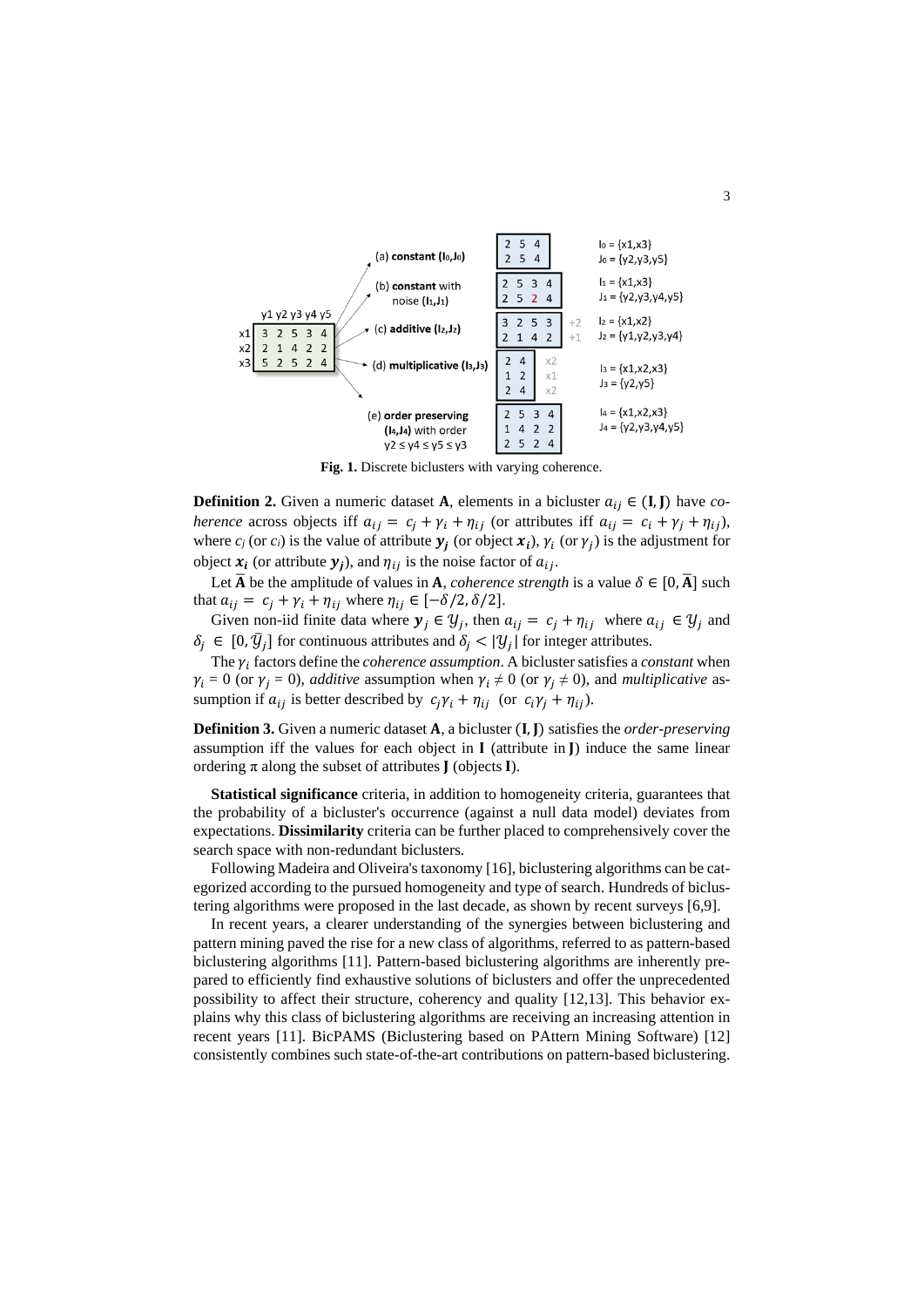#### **2.2 Related Work**

Despite the diversity of research contributions on unsupervised educational data mining [2,8], real-world decisions are still primarily led by data summarization, visualization and statistics. Such approaches are centered on efforts to test simple hypotheses, facilitate searches and support data navigation, whether data is tabular, event-based, relational, multi-dimensional, or semi-structured [8]. In an attempt to automatize educational data analysis and guarantee a focus on less-trivial data relations, contributions in the fields of clustering and pattern mining have been also proposed [2,7]. In the context of pattern mining, Buldu and Üçgün [4], Chandra and Nandhini [5], Gottin et al. [10], and Olaniyi et al. [17] pursued association rules pertaining to student performance and topic agreement to support curriculum redesign. Sequential pattern mining has been alternatively applied for topic data analysis to model students' behaviors along an educational programme [1,3]. Results suggest that sequential patterns can be used to enrich training data for improving predictions of students' performance.

Biclustering has been firstly suggested for educational data exploration by Trivedi et al. [18,19] to understand the impact of tutor interaction in students' performance. To this end, the authors partitioned students and interaction features to produce biclusters for predicting out-of-tutor performance of students. Results show a moderately reduced error (against baseline predictors). Despite its merits, the applied algorithm imposes biclusters to follow a checkboard structure, a severe restriction, which possibly explains the modest results.

Vale et al. [20] offered a comprehensive roadmap on the relevance of biclustering for two distinct sources of educational data: 1) matrices relating students and subjects through achieved marks, where the interest is placed on students showing coherent grades in a particular subset of subjects, and 2) matrices collecting performance indicators of subjects along time with the aim of finding temporal patterns. The goal of the work was to find biclusters not trivially retrieved using alternative pattern mining methods. To this end, xMOTIFs, ISA and OPSM biclustering algorithms are considered. Despite its relevance, the obtained patterns are approximate and not statistically tested.

## **3 Solution: biclustering in educational data**

As surveyed in previous section, pattern-based biclustering approaches provide the unprecedented possibility to comprehensively find patterns in non-iid data with parameterizable homogeneity and guarantees of statistical significance. Despite their relevance, their use to explore educational data remains unassessed. This section provides a structured view on how to bicluster educational data, identifying its unique potentialities.

**Real-valued educational patterns.** Biclustering seeks patterns in real-valued data with *coherence orientation* along objects or attributes (Def.2). Illustrating, in student performance analysis, biclusters with patterns on objects reveal coherent grades on specific topics for a subset of students.

Biclustering also allows the calibration of *coherence strength* (Def.2) – e.g. how much two academic indicators need to differ to be considered dissimilar. Allowing deviations from pattern expectations in real-valued educational data is key to prevent the item-boundaries problem, thus tackling discretization problems faced by classic pattern

4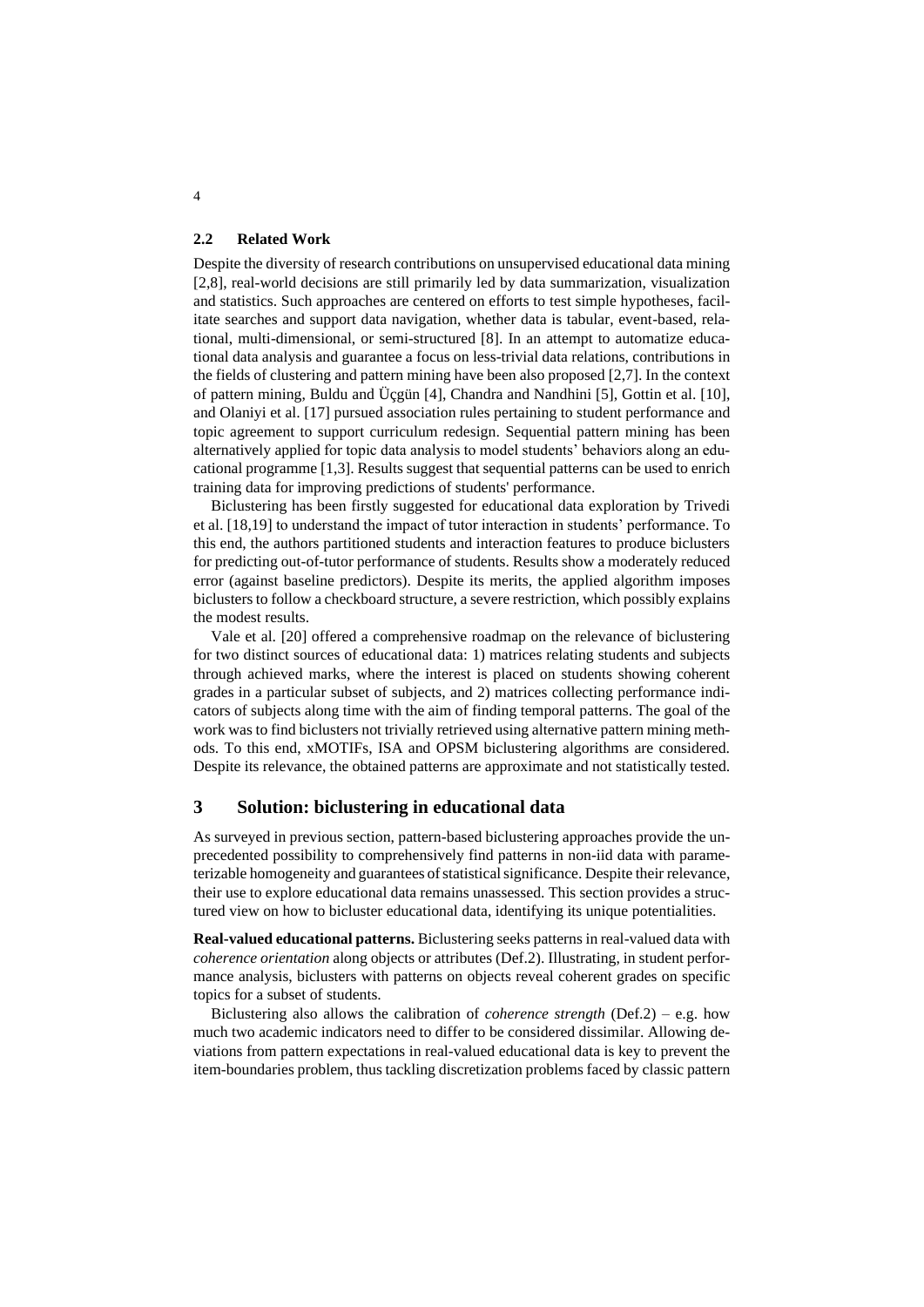mining methods. Patterns are inferred from similar (yet non-strictly identical) performance indicators, whether numerical or ordinal.

**Comprehensive educational data exploration.** Pattern-based biclustering offers principles to find complete solutions of educational patterns by: 1) pursuing multiple homogeneity criteria, including multiple coherence strength thresholds, coherence assumptions and quality thresholds, and 2) exhaustively yet efficiently exploring different regions of the search space, preventing that regions with large patterns jeopardize the search. As a result, less-trivially correlated indicators of academic performance are not neglected. By contrast, classic pattern mining procedures uniquely focus on educational patterns with constant coherence and the underlying searches have efficiency bottlenecks in the presence of lengthy patterns. Furthermore, pattern-based biclustering does not require the input of support thresholds as it explores the search space at different supports, i.e. we do need to place expectations on the minimum number of students/teachers/researchers per pattern. Still, the minimum number of (dissimilar) patterns, minimum percentage of covered data elements, and minimum number of objects and/or performance indicators in a bicluster can be optionally inputted to guide the search. Parameterizable dissimilarity criteria and condensed representations can be placed [12] to prevent redundant educational patterns.

**Non-constant educational patterns.** Depending on the goal, one or more *coherence assumptions* (Def.2-3) can be pursued. Let us illustrate paradigmatic cases in student performance analysis. The classic constant assumption can be placed to unravel groups of students with similar grades on a subset of topics/courses. However, it is unable to correlate grades from students with different performance profiles. In this context, nonconstant patterns can be pursued:

- *additive* pattern: set of students with different average of performance yet coherent grades on a subset of topics explained by shifting factors (Fig.1c);
- *multiplicative* pattern: set of students with linearly correlated grades on a subset of topics/courses explained by scaling factors (Fig.1d);
- *order-preserving* pattern: set of students with preserved orderings of grades on a subset of topics/courses (Fig.1e).

As a result, pattern-based biclustering allows the discovery of less-trivial yet coherent, meaningful and potentially relevant educational relations.

**Robustness to noise and missing values.** With pattern-based biclustering, and by co trast with classic pattern mining, the user can find biclusters with a parameterizable tolerance to noise. This possibility ensures, for instance, robustness to the inherent subjectivity of Likert scale evaluations in questionnaires.

Similarly, pattern-based biclustering is robust to missing data by permitting the dis covery of biclusters with an upper bound on the allowed amount of missings. This is particularly relevant to handle missing ranks in questionnaire data or missing grades due to unassessed topics or unattended exams.

In turn, this ability to handle missing data allows the discovery of coherent modules (biclusters) in network data (sparse adjacency data) such as student community data or research collaboration data.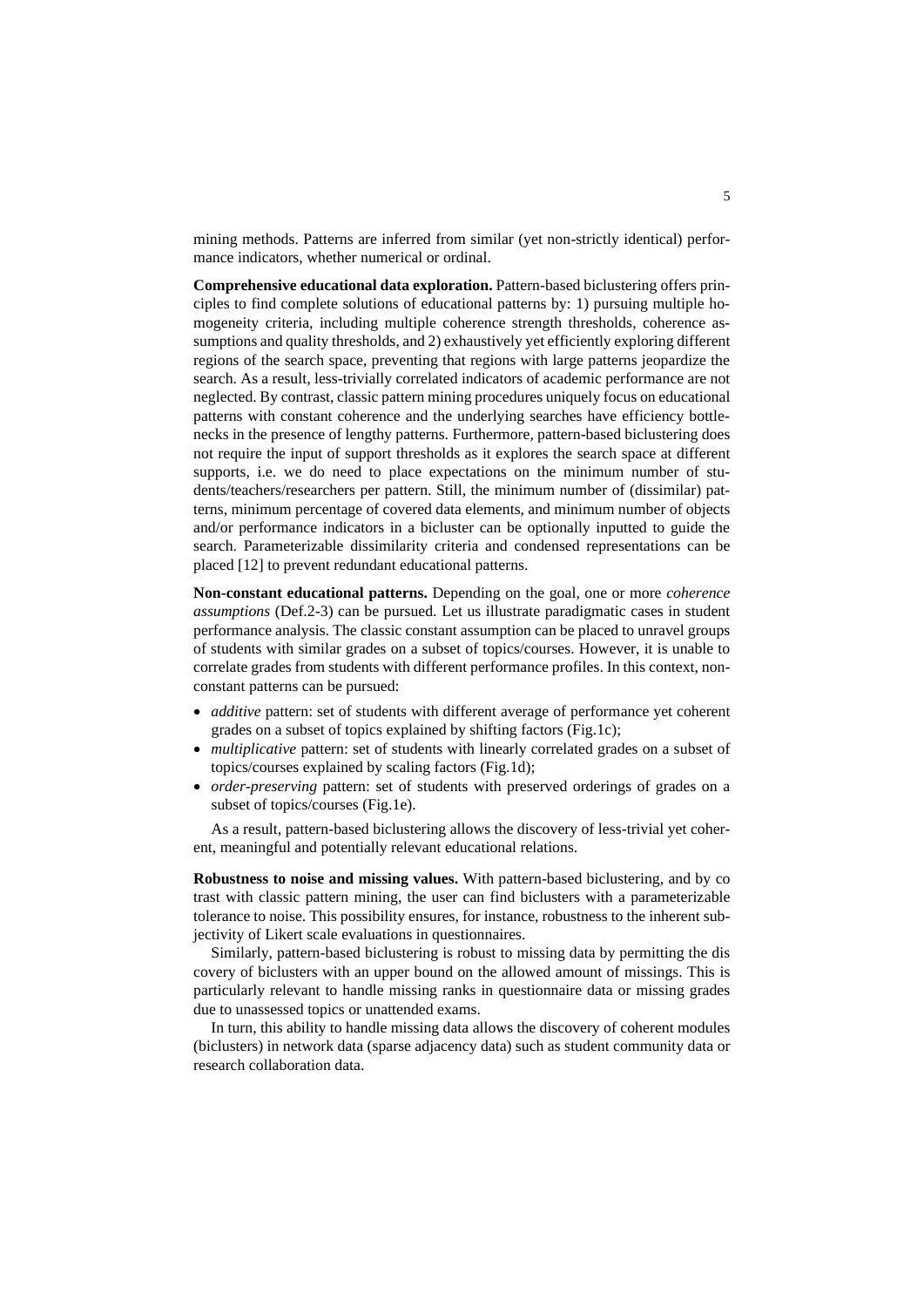**Statistical significance.** A sound statistical testing of educational patterns is key to guarantee the absence of spurious relations, validate conclusions inferred from educational patterns, and ensure pattern relevance when building academic reforms and making other decisions. To this end, the statistical tests proposed in BSig [15] are suggested to minimize the number of false positives (output patterns yet not statistically significant) without incurring on false negatives. This is done by approximating a null model of the target educational data and appropriately testing each bicluster in accordance with its underlying coherence.

**Other opportunities.** Additional benefits of pattern-based biclustering can be carried towards educational data analysis, including: **1)** the removal of uninformative elements in data to guarantee a focus, for instance, on lower student grades or assessments of faculty members suggesting problematic performance; **2)** incorporation of domain knowledge to guide the biclustering task, useful in the presence of background data on courses, students or faculty members [14]; and **3)** support to classification and regression problems in education in the presence of annotations by guaranteeing the discriminative power of biclusters [11].

## **4 Results on student performance data**

To illustrate the enumerated potentialities of biclustering educational data, we discuss results from student-topic performance data in four major steps. First, we empirically delineate general advantages of biclustering student-topic data. Second, we show that biclustering finds educational patterns robust to noise and missings. Third, we provide evidence for the relevance of finding non-trivial (yet meaningful) educational patterns with non-constant coherence. Finally, we show that biclustering guarantees the statistical significance of relations, providing a trustworthy means for academic reforms.

ADS dataset The ADS dataset<sup>1</sup> captures the performance of students along the topics of the Advanced Data Structures (ADS) course offered every academic term by the Department of Informatics of the Pontifical Catholic University of Rio de Janeiro (PUC-Rio). The dataset combines the results of exams, covering 10 academic terms in which the course was under the responsibility of the same teacher, amounting a total of 229 students and 325 enrollments.

**Experimental setting** The BicPAMS algorithm<sup>1</sup> [12] is applied since it consistently integrates the state-of-the-art algorithms on pattern-based biclustering and guarantees the efficiency of the underlying searches. BicPAMS is below used with default parameters: varying coherence strength  $(\delta = A/|\mathcal{L}|$  where  $(|\mathcal{L}| \in \{3,4,5\})$ , decreasing support until at least 50 dissimilar biclusters are found, up to 30% noisy elements, 0.05 significance level, and a single coherence assumption at a time (constant, additive, multiplicative and order-preserving). Two search iterations were considered by masking the biclusters discovered after the first iteration to ensure a more comprehensive exploration of the data space and a focus on less-trivial educational patterns. Topic-based frequency distributions were approximated, and the statistical tests proposed in [15] were applied to compute the statistical significance of each found bicluster.

 $\overline{a}$ 

<sup>1</sup> BicPAMS available at https://web.ist.utl.pt/rmch/bicpams/. ADS data available upon request.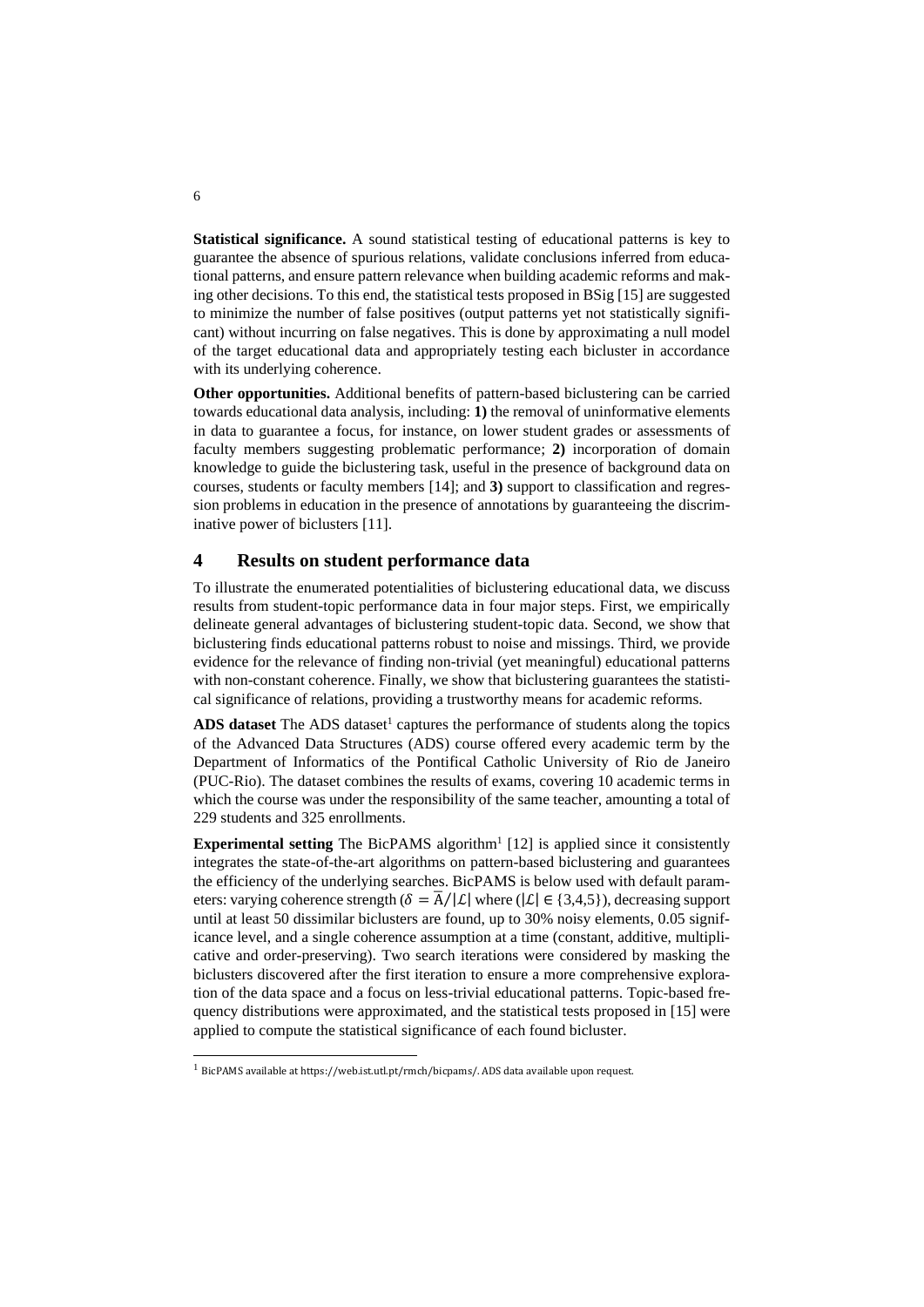## **4.1 Real-valued educational patterns**

Table 1 synthesizes the results produced by biclustering student-topic data with BicPAMS [12]. Confirming the potentialities listed in Section 3, BicPAMS was able to efficiently and comprehensively find a large number of homogeneous, dissimilar and statistically significant biclusters – subsets of students with coherent performance on a subset of topics. One can check, for instance, in the first row of Table 1, that among the total number of discovered biclusters (135), we found that 120 of them are statistically significant with a *p*-value lower that 0.1%. Given these 135 biclusters, there are approximately  $u(|I_1|, \ldots, |I_{135}|)=16$  students per bicluster on average and  $u(|J_1|, \ldots,$  $|J_{135}|$ )=3 topics per bicluster on average considering a constant assumption, three bins  $(|\mathcal{L}|=3$  and  $\delta = \overline{A}/|\mathcal{L}|$ ), and a perfect quality (100% / no noise).

| Assumption       | Ll | quality | $#$ bics | $\mu( I )$<br>$\pm \sigma( I )$ | $\mu( J )$<br>$\pm \sigma( J )$ | p-value<br>> 0.01 | $p$ -value $\in$<br>$[0.1.1E-3]$ | $p$ -value<br>${<}1E-3$ |
|------------------|----|---------|----------|---------------------------------|---------------------------------|-------------------|----------------------------------|-------------------------|
| Constant         | З  | 100%    | 135      | $15.6 + 5.8$                    | $2.9 + 0.4$                     | 10                | 15                               | 120                     |
| Constant         | З  | 70%     | 123      | $20.3 + 5.1$                    | $3.1 + 0.3$                     | 2                 | 10                               | 111                     |
| Constant         | 4  | 70%     | 168      | $15.1 \pm 4.8$                  | $3.0 \pm 0.1$                   | 10                | 26                               | 132                     |
| Constant         | 5. | 70%     | 241      | $10.8 + 3.7$                    | $3.1 + 0.2$                     | 9                 | 65                               | 167                     |
| Additive         | 4  | 70%     | 310      | $15.3 \pm 8.2$                  | $3.1 \pm 0.4$                   | 17                | 23                               | 270                     |
| Multiplicative   |    | 70%     | 195      | $14.3 + 5.3$                    | $3.1 + 0.4$                     | 9                 | 13                               | 173                     |
| Order-preserving |    | 70%     | 91       | $27.4 + 4.4$                    | $3.4 + 0.5$                     | 11                | 20                               | 60                      |

**Table 1**: Properties of the biclustering solutions found in ADS data with BicPAMS when varying the homogeneity criteria.

These initial results further show the impact of tolerating noise by placing different coherence assumptions (such as the order-preserving assumption), and parameterizing coherence strength ( $\delta \propto 1/|\mathcal{L}|$ ) on the biclustering solution.

#### **4.2 Constant educational patterns**

Table 2 provides the details of an illustrative set of four constant biclusters (and the respective performance pattern, subset of topics, coherence strength and statistical significance) using BicPAMS with default parameters. Each bicluster shows a unique pattern of performance. For instance, bicluster  $B_5$  reveals a group of 13 students who coherently encountered moderate, delineate and no difficulties (corresponding to the pattern {1,0,4} using 5 bins where 0 denotes a low grade and 4 an excelling grade) in 3 topics (binary searches, bit-vectors and complexity).

Fig.2a visually depicts an additional constant bicluster. Each line in the chart represents a student and her/his grades on along the 3 topics in the bicluster.

These results motivate the relevance of finding constant biclusters to understand coherent patterns of difficulty between topics for a statistically significant population of students. One can check that a bicluster considers both identical grades (where lines converge) and more loosely similar values (where lines diverge). The profile of the students in a specific bicluster can be further analyzed to further understand its influence on the resulting performance.

A closer analysis of the found biclusters shows their robustness to the item-boundaries problem: students with slightly deviating grades from pattern expectations are not excluded from the bicluster. This allows the analysis of real-valued or/and integer data without the drawbacks of aggregated/discrete views on students' performance.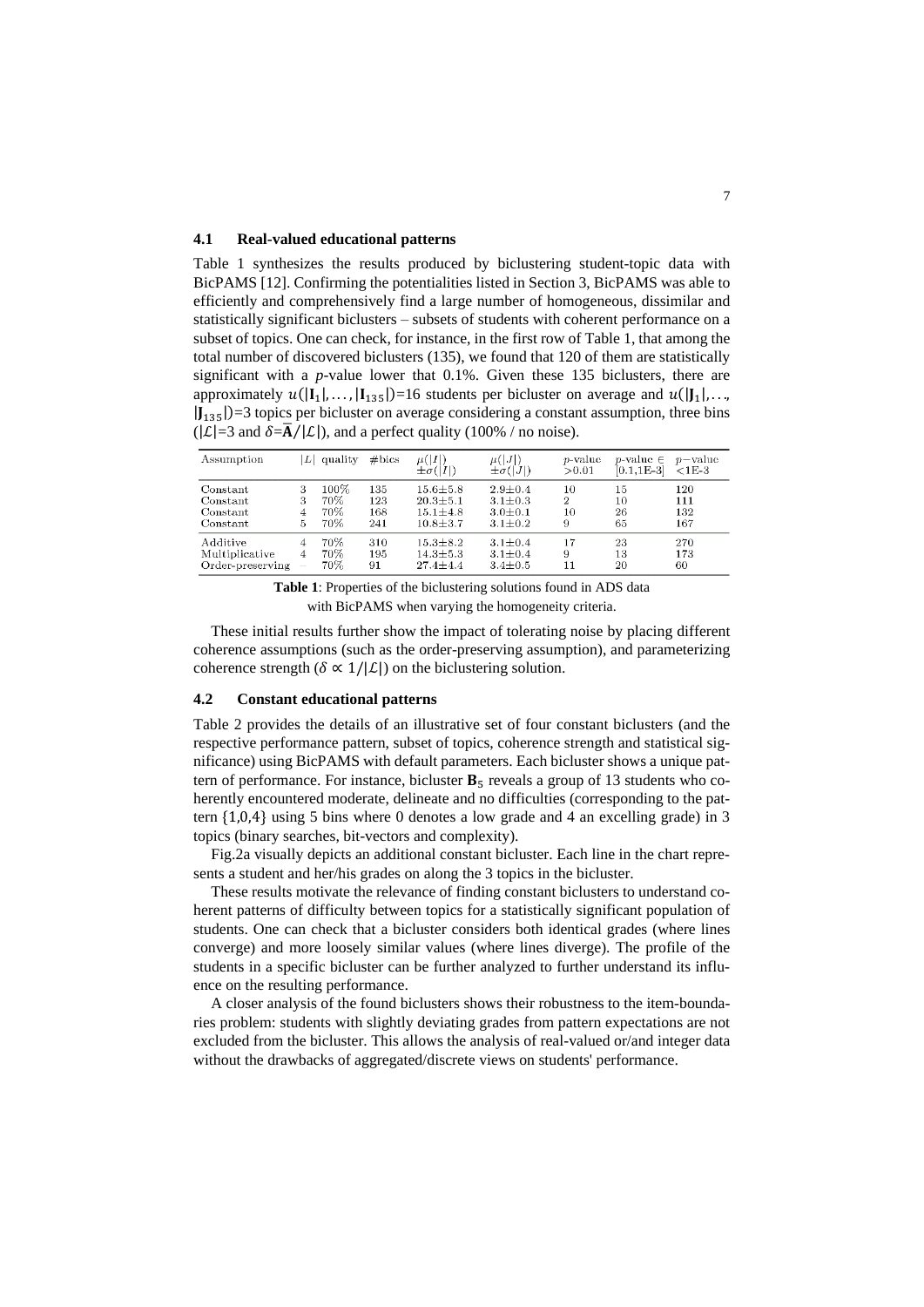| Bicluster properties                                                                                                                                                     | Pattern<br>$(studentID \Rightarrow values)$                                                                            | Bicluster properties                                                                                                                              | Pattern<br>$(studentID \Rightarrow value$                                                                                                                                                                                                                    |  |
|--------------------------------------------------------------------------------------------------------------------------------------------------------------------------|------------------------------------------------------------------------------------------------------------------------|---------------------------------------------------------------------------------------------------------------------------------------------------|--------------------------------------------------------------------------------------------------------------------------------------------------------------------------------------------------------------------------------------------------------------|--|
| $\mathbf{B}_1$<br>topics=[Bitvector, Heap,<br>Dijkstra, SocialNet]<br>$\#$ students=16, $ L =3$<br>$p$ -value=1.06E-18<br>$\mathbf{B}_2$<br>$topics = [B-Tree8$ Removal, | $x_{14}$ 0000<br>$x_{21}$ 0000<br>$\cdots$<br>$x_{267}$ 0 1 0 0<br>$x_{317}$ 0 0 0 0<br>$x_{11}$ 003<br>$x_{55}$ 0 0 3 | $B_6$<br>topics=[B-TreesRemoval,<br>BinarySearchTrees,Heap<br>Order of difficulty:<br>Heap < BinarySearchT <                                      | $x_{42}$ 970<br>$x_{103}$ 7 4 3<br>$x_{181}$ 5 3 2<br>$x_{218}$ 4 3 2<br>$x_{247}$ 7 6 4<br>$x_{256}$ 7 4 1<br>$x_{260}$ 984<br>$x_{265}$ 9 3 2                                                                                                              |  |
| Bitvector, Complexity<br>$\#$ students=16, $ L =4$<br>$p$ -value=8.7E-4                                                                                                  | $\sim$ $\sim$ $\sim$<br>$x_{269}$ 0 0 3<br>$x_{317}$ 0 0 3                                                             | $\langle$ B-TreesRemoval<br>$# students = 35$                                                                                                     | $x_{281}$ 984<br>$x_{286}$ 7 6 2<br>$x_{292}$ 8 3 2<br>$x_{307}$ 9 8 7<br>$x_{308}$ 9 3 0<br>.<br>$x_{12}$ 8839<br>8809<br>$x_{30}$<br>1103<br>$x_{32}$<br>$x_{94}$ 8859<br>$x_{107}$ 1 1 0 2<br>$x_{151}$ 5 5 4 8<br>$x_{267}$ 1 1 0 4<br>$x_{268}$ 1 1 0 9 |  |
| $\mathbf{B}_3$<br>topics=[B-TreesRemoval,<br>Heap, Morton<br>$\#$ students=14, $ L =4$                                                                                   | $x_{15}$ 0 0 1<br>$x_{23}$ 0 0 1<br>$\cdots$<br>$x_{280}$ 0 0 1<br>$x_{320}$ 0 0 1                                     |                                                                                                                                                   |                                                                                                                                                                                                                                                              |  |
| $p$ -value=1.6E-8<br>$\mathbf{B}_4$<br>topics=[Hash, Union-Find,<br>Complexity<br>$\#$ students=15, $ L =4$<br>$p$ -value=1.3E-6                                         | $x_{11}$ 133<br>$x_{16}$ 133<br>$\sim$ $\sim$ $\sim$<br>$x_{292}$ 133<br>$x_{321}$ 1 3 3                               | B <sub>7</sub><br>topics=[B-TreesInsertion,<br>Bitvector, Hash, Heap<br>Order of difficulty:<br>$Heap < B-TreesInsertion =$<br>$=Bitvector<$ Hash |                                                                                                                                                                                                                                                              |  |
| $\mathbf{B}_5$<br>topics=[BinarySearchT,<br>Bitvector, Complexity<br>$\#$ students=13, $ L =5$<br>$p$ -value=6E-7                                                        | $x_{11}$ 104<br>$x_{46}$ 104<br>$\cdots$<br>$x_{292}$ 1 0 4<br>$x_{299}$ 104                                           | $# students = 17$                                                                                                                                 | $x_{269}$ 1 1 0 7<br>$x_{289}$ 8 8 0 9<br>$x_{310}$ 1 1 0 9<br>$x_{313}$ 8 8 7 9<br>.                                                                                                                                                                        |  |





**Fig. 2**: Set of (a) constant, (b) order-preserving, (c) multiplicative, and (d) additive biclusters found in ADS data (subsets of students with coherent grades on subsets of topics in the absence and presence of ordering, scaling and shifting factors).

## **4.3 Non-constant patterns**

Non-constant patterns are suggested if the focus is not on determining levels of performance but to assess the relative difficulty among topics. BicPAMS [12] was applied to find such less-trivial yet relevant topic-student patterns, including patterns with orderpreserving, additive, and multiplicative coherence assumptions (Table 1).

Table 3 provides the details of two statistically significant order-preserving biclusters, including the subset of students and topics, and the permutation of topic grades (the pattern). For instance, bicluster  $B_6$  reveals an unexpectedly large group of students with arbitrarily-different grades yet coherently facing more difficulties in heaps, then binary searches and, finally, B-tree removals.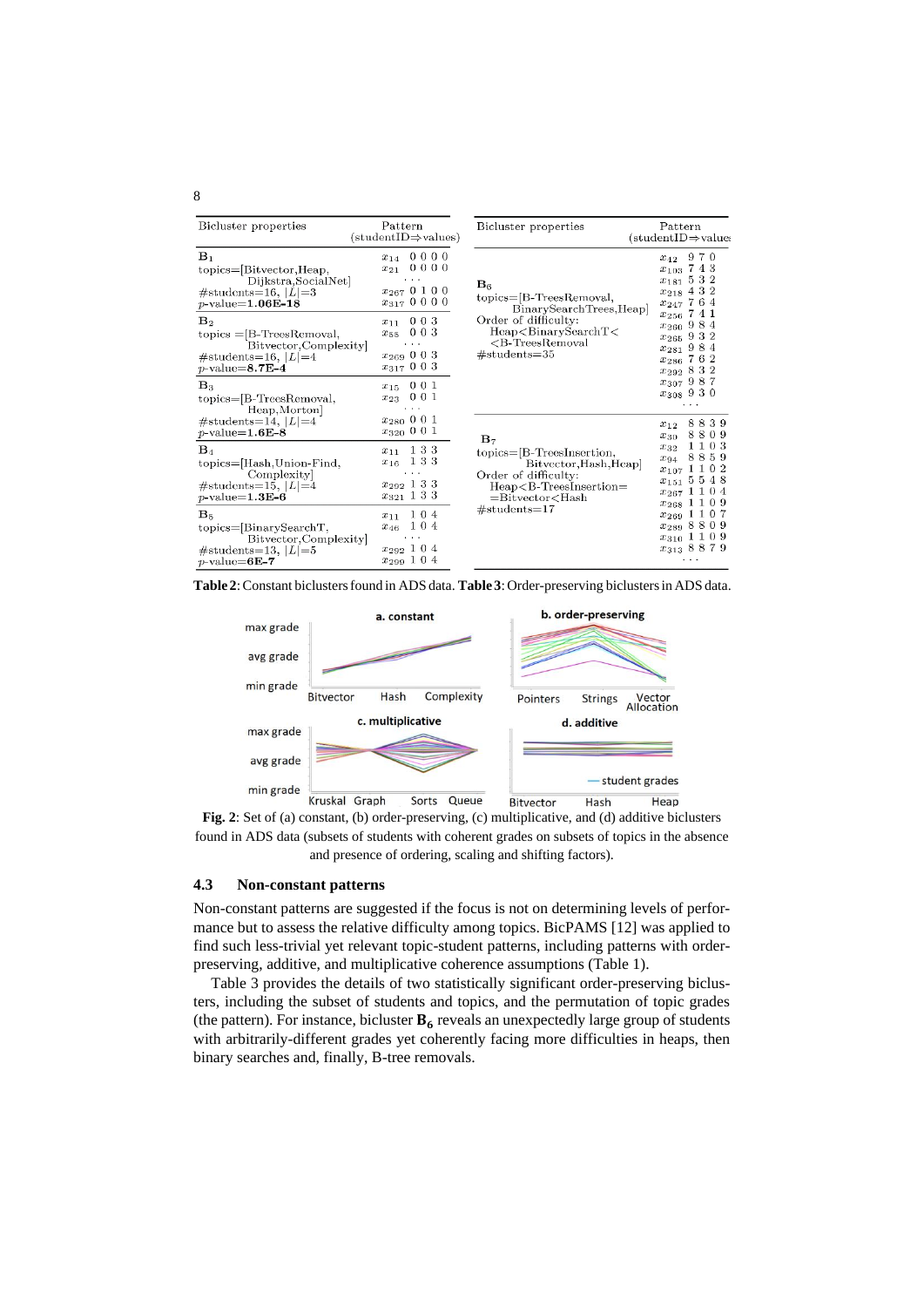Fig.2 depicts 3 additional biclusters with order-preserving (2b), multiplicative (2c) and additive (2d) coherence. These coherence assumptions are useful to accommodate coherent orders, shifts and scales in student performance, thus being able to account for differences in students' aptitude.

## **4.4 Noise-missing robustness**

Tolerance to noise can be customized (see Table 1) in order to comprehensively find patterns with parameterizable degree of quality. In addition to noise-tolerance,  $\eta_{ij}$ , coherence strength  $\delta = \overline{A}/|\mathcal{L}|$  can be explored (Table 1) to comprehensively model relations between students and topics with slight-to-moderate deviations from expectations.

The analysis of the found biclusters further confirms their ability to tolerate missing educational data. ADS data have two major types of missing grades caused by: 1) students not showing up to an exam (not evaluated), and 2) not all topics being covered in the context of an exam applied in a given semester.

#### **4.5 Statistical Significance**

Table 1 shows the biclustering ability to find statistically significant relations in student-topic data. A bicluster is statistically significant if the number of students with a given pattern or permutation of topic grades is unexpectedly low [15. Fig.3 provides a scatter plot of the statistical significance (horizontal axis) and area  $|I| \times |J|$  (vertical axis) of constant biclusters with  $|\mathcal{L}|=3$  and >70% quality. This analysis suggests the presence of a soft correlation between size and statistical significance. We observe that few biclusters have low statistical significance (right bottom dots) and therefore should be discarded to not incorrectly bias decisions in educational contexts.



Fig. 3: Statistical significance vs. size of collected constant biclusters ( $|L|=3$ ).

## **5 Conclusions**

This work proposed comprehensive principles on how to apply biclustering for the exploration of educational data in order to tackle the limitations of peer unsupervised tasks, such as clustering and pattern mining, and untap the hidden potential underlying educational data by focusing on non-trivial, yet meaningful and statistically significant relations. Pattern-based biclustering searches are suggested to find actionable educational patterns since they hold unique advantages: efficient exploration; optimality guarantees; discovery of non-constant patterns with parameterizable coherence; tolerance to noise and missing data; incorporation of domain knowledge; complete biclustering structures without positioning restrictions; and sound statistical testing.